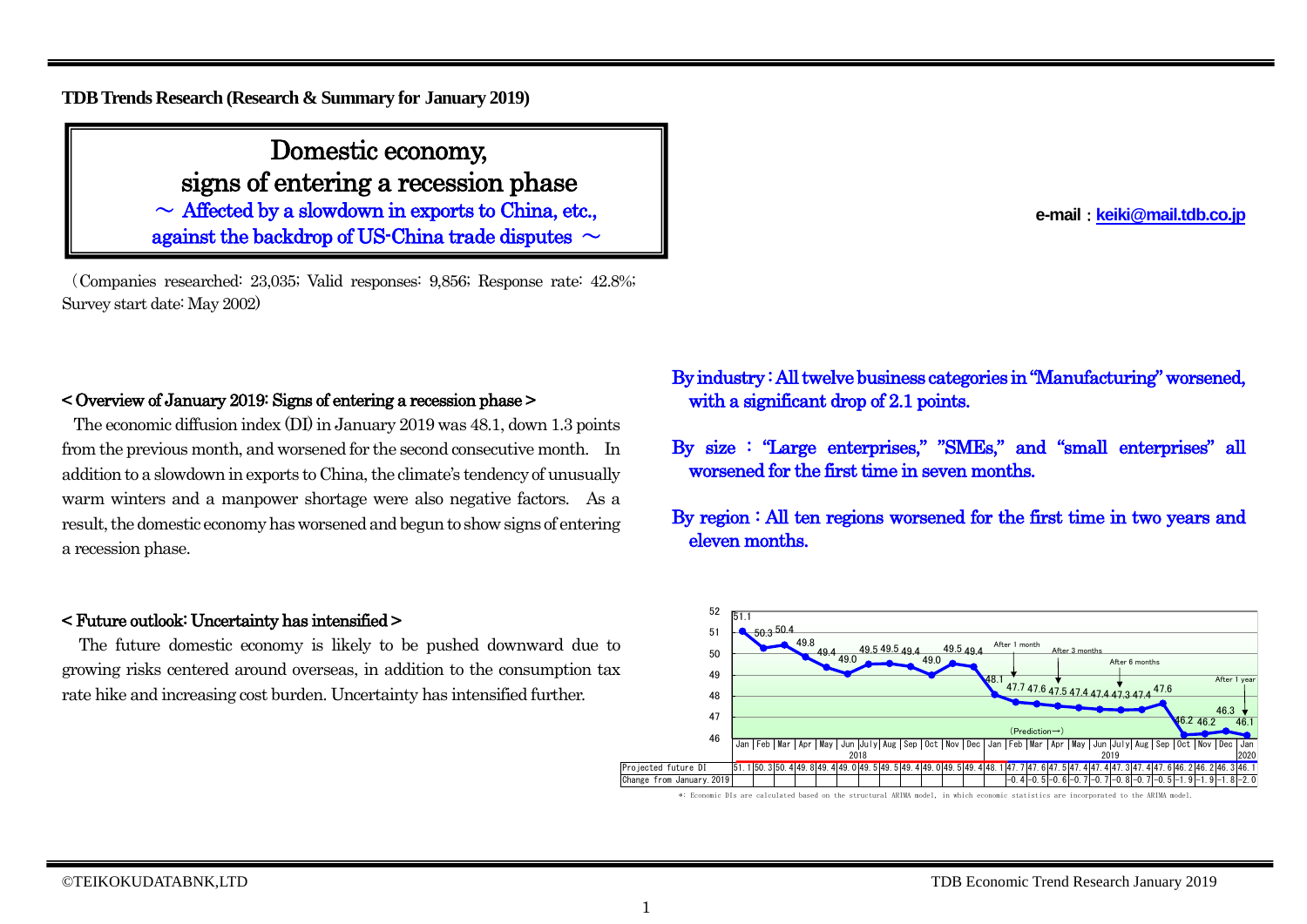## Economic Diffusion Index (Economic DI)1/2

|                             |  |  |  |                                                                               |  |  | Jan 18 Feb 18 Mar 18 Apr 18 May 18 Jun 18 Jul 18 Aug 18 Sep 18 Oct 18 Nov 18 Dec 18 Jan 19 | Ratio to the<br>PrFDious<br>Month |
|-----------------------------|--|--|--|-------------------------------------------------------------------------------|--|--|--------------------------------------------------------------------------------------------|-----------------------------------|
| Total                       |  |  |  | 51, 1 50, 3 50, 4 49, 8 49, 4 49, 0 49, 5 49, 5 49, 4 49, 0 49, 5 49, 4 48, 1 |  |  |                                                                                            | $\blacktriangle$ 1.3              |
| Large Firms                 |  |  |  |                                                                               |  |  | 53. 2 52. 2 52. 5 52. 2 51. 6 51. 3 51. 8 51. 6 51. 4 51. 4 51. 4 51. 7 50. 6              | $\blacktriangle$ 1.1              |
| Small to Medium-sized Firms |  |  |  |                                                                               |  |  | 50. 5 49. 8 49. 9 49. 3 48. 8 48. 5 48. 9 49. 0 48. 9 48. 4 49. 0 48. 8 47. 4              | $\blacktriangle$ 1.4              |
| Micro Firms                 |  |  |  |                                                                               |  |  | 49. 6 49. 0 49. 2 48. 1 48. 1 47. 6 48. 1 48. 4 48. 4 47. 9 48. 2 48. 2 47. 0              | $\blacktriangle$ 1.2              |

|                                  |                                                                            | $Jan-18$ |      |             |                     |             |             | Feb 18 Mar 18 Apr 18 May 18 Jun 18 Jul 18 Aug 18 Sep 18 Oct 18 Nov 18 Dec 18 Jan 19 |               |                               |      |           |      |      | Ratio to the<br>PrFDious<br>Month |
|----------------------------------|----------------------------------------------------------------------------|----------|------|-------------|---------------------|-------------|-------------|-------------------------------------------------------------------------------------|---------------|-------------------------------|------|-----------|------|------|-----------------------------------|
| Agriculture, Forestry, Fisheries |                                                                            | 47.1     | 45.5 | 44.4        | 43.5                | 44.2        | 43.3        | 43.4                                                                                | 45.7          | 43.8                          | 41.5 | 40.7      | 40.7 | 41.8 | 1.1                               |
| Finance                          |                                                                            | 49.6     | 48.0 | 50.3        | 49.4                |             | 47.8 47.2   | 49.5                                                                                | 47.5          | 48.5                          | 46.2 | 47.1      | 46.5 | 46.1 | 40.4                              |
| Construction                     |                                                                            | 54.0     | 53.4 | 52.9        | 51.4                | 51.8        | 51.9        | 52.8                                                                                | 53.1          | 53.8                          | 53.4 | 53.9      | 54.1 | 53.9 | $\blacktriangle$ 0.2              |
| Real Estate                      |                                                                            |          | 52.1 | 53.1        | 50.9                | 51.0        | 51.1        | 50.5                                                                                | 51.1          | 50.7                          | 49.3 | 49.3      | 49.7 | 49.1 | $\blacktriangle$ 0.6              |
|                                  | Food, BEWerages, Livestock Feed                                            | 44.0     |      | $43.2$ 41.9 | 42.9                | 43.4        | 43.2        | 43.1                                                                                | $43.3$ $42.9$ |                               | 42.0 | 42.4      | 43.0 | 41.6 | $\blacktriangle$ 1.4              |
|                                  | Textile, Textile Products, Clothing                                        | 39.1     | 41.3 | 42.4        | 42.4                | 42.7        | 42.8        | 42.1                                                                                | 41.8          | 41.9                          | 41.4 | 41.6      | 41.3 | 37.7 | 43.6                              |
|                                  | Construction Materials, Furniture,<br>Ceramics, Stone and Clay Products    | 46.8     |      | $46.2$ 46.3 | 45.7                | 45.8        | 45.9        | 46.6                                                                                | 45.6          | 45.2                          | 46.1 | 47.5      | 48.3 | 47.1 | $\blacktriangle$ 1.2              |
|                                  | Pulp, Paper and Paper Products                                             | 46.6     | 44.1 | 45.8        | 46.3                | 43.1        | 45.2        | 44.5                                                                                | 44.5          | 45.4                          | 44.3 | 46.5      | 49.3 | 44.6 | 4.7                               |
|                                  | Publishing, Printing                                                       | 36.4     | 37.4 | 37.1        | 36.2                | $36.3$ 33.7 |             | 35.0                                                                                | 33.8          | 34.6                          | 33.2 | 34.8      | 35.0 | 33.5 | $\blacktriangle$ 1.5              |
| Manufacturing                    | Chemical                                                                   | 53.9     | 53.2 | 53.8        | 52.3                | $51.8$ 51.6 |             | 52.2                                                                                | 51.3          | 51.4                          | 50.4 | 51.4      | 50.2 | 48.1 | 2.1                               |
|                                  | Steel, Nonferrous Metals, Mining                                           | 57.6     |      | 55.6 55.6   | 53.7                | 53.5        | 53.3        | 54.1                                                                                | 54.2          | 52.8                          | 53.0 | 54.4      | 52.5 | 50.4 | 2.1                               |
|                                  | <b>General Machinery</b>                                                   | 62.4     | 62.0 | 61.2        | 60.9                | 60.6        | 60.3        | 60.7                                                                                | 59.9          | 59.1                          | 58.1 | 57.5      | 55.9 | 52.5 | 43.4                              |
|                                  | <b>Electrical Machinery</b>                                                | 56.9     | 56.5 | 54.8        | 54.9                | 53.4        | 53.4        | 52.8                                                                                | 52.0          | 53.3                          | 52.9 | 52.5      | 50.5 | 49.2 | $\blacktriangle$ 1.3              |
|                                  | Transportation Machinery, Equipment                                        | 57.9     | 56.6 | 59.8        | 57.6                | 58.4        | 57.3        | 56.6                                                                                | 58.7          | 58.3                          | 56.9 | 56.4      | 53.8 | 52.3 | $\blacktriangle$ 1.5              |
|                                  | Precision Machinery,<br>Medical Instruments and Equipment                  | 57.4     |      |             | 56.2 54.8 57.5 56.6 |             | 57.2 55.1   |                                                                                     |               | 54.8 54.3 53.7 53.4 54.0 51.3 |      |           |      |      | $\blacktriangle$ 2.7              |
|                                  | Other                                                                      | 43.4     | 43.1 | 43.8        | 43.2                | 44.3        | 42.5        | 41.5                                                                                | 40.7          | 42.6                          | 42.8 | 41.8      | 42.8 | 42.7 | $\blacktriangle$ 0.1              |
|                                  | Total                                                                      | 52.6     | 51.9 | 51.6        | 51.0                | 50.8        | 50.4        | 50.6                                                                                | 50.2          | 50.0                          | 49.5 | 50.0      | 49.2 | 47.1 | $\blacktriangle$ 2.1              |
|                                  | Food, BEWerages                                                            | 42.9     | 42.1 | 43.0        | 42.9                | 42.8        | 42.4        | 40.9                                                                                | 41.9 41.3     |                               | 40.6 | 41.9      | 41.1 | 39.4 | $\blacktriangle$ 1.7              |
|                                  | Textile, Textile Products, Clothing                                        | 37.2     | 35.5 | $37.2$ 37.2 |                     | 36.8        | 37.3        | 35.9                                                                                | 37.3          | 35.1                          | 35.3 | 33.5      | 34.3 | 34.0 | $\blacktriangle$ 0.3              |
|                                  | Construction Materials,<br>Furniture, Ceramics,<br>Stone and Clay Products | 46.2     |      | 44.9 44.7   |                     |             |             | 45.0 43.3 44.4 44.8 44.2 44.8 43.9 46.9 47.8 47.4                                   |               |                               |      |           |      |      | 40.4                              |
| Wholesale                        | Paper Products, Stationery, Books                                          | 37.6     | 34.9 | 36.8        | 38.0                |             | $37.5$ 36.2 | 35.4                                                                                | 36.6          | 36.9                          | 36.5 | 38.1      | 39.3 | 37.9 | $\blacktriangle$ 1.4              |
|                                  | Chemical                                                                   | 49.7     | 49.0 | 49.1        | 49.1                | 49.1        | 46.8        | 48.9                                                                                | 48.1          | 47.1                          | 47.0 | 47.8 47.7 |      | 45.3 | 2.4                               |
|                                  | Recycled Resources                                                         | 56.2     | 51.0 | 51.9        | 49.5                | 46.6        | 50.6        | 48.2                                                                                | 51.2          | 47.8                          | 49.4 | 44.0      | 47.6 | 39.8 | 47.8                              |
|                                  | Steel, Nonferrous Metals,<br>Mining Products                               | 53.1     |      |             | 51.9 50.8 49.7      |             |             | 48. 2 47. 8 48. 0 50. 3 49. 2 49. 4 48. 8 50. 2 46. 3                               |               |                               |      |           |      |      | 43.9                              |
|                                  | Machinery, Equipment                                                       | 52.3     | 51.4 | 51.8        | 51.1                | 50.6        | 50.0        | 50.9                                                                                | 51.0          | 50.2                          | 49.6 | 49.9      | 50.0 | 48.4 | $\blacktriangle$ 1.6              |
|                                  | Other                                                                      | 43.9     |      | 42.8 43.8   | 45.4                | 43.4        | 43.3        | 43.2                                                                                | 42.4          | 42.4                          | 43.4 | 44.0      | 43.9 | 41.9 | $\blacktriangle$ 2.0              |
|                                  | Total                                                                      |          |      |             |                     |             |             | 47.8 46.6 47.1 47.0 46.1 45.7 45.9 46.3 45.6 45.4 46.0 46.3 44.4                    |               |                               |      |           |      |      | $\blacktriangle$ 1.9              |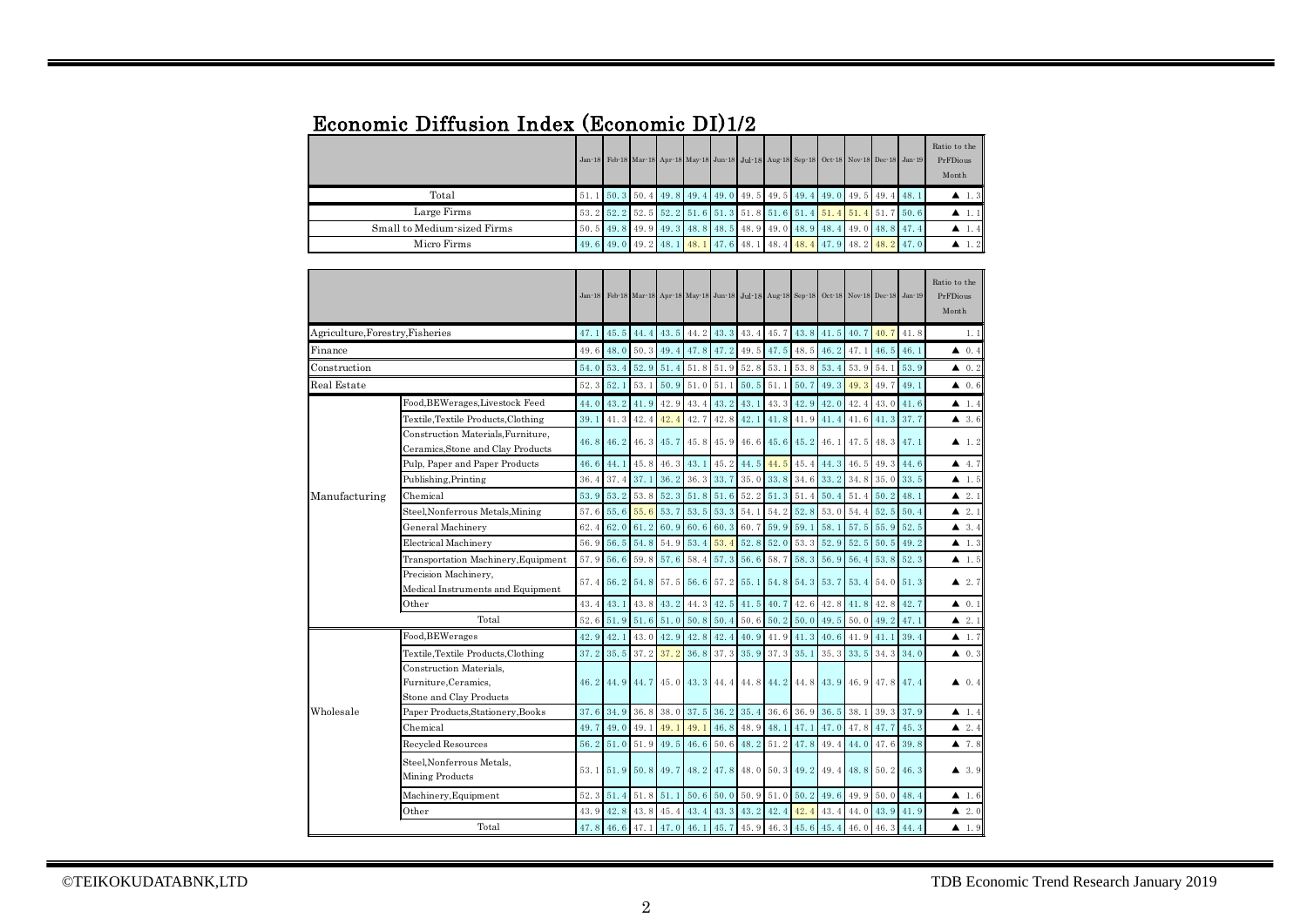|                             |                                                                         | $Jan-18$ |      |      |      |      | Feb 18 Mar 18 Apr 18 May 18 Jun 18 |                                                                                     | Jul-18 Aug-18 Sep-18 |      |      |      | Oct 18 Nov 18 Dec 18 | $Jan-19$ | Ratio to the<br>PrFDious<br>Month |
|-----------------------------|-------------------------------------------------------------------------|----------|------|------|------|------|------------------------------------|-------------------------------------------------------------------------------------|----------------------|------|------|------|----------------------|----------|-----------------------------------|
|                             | Food, BEWerages                                                         | 44.1     | 45.6 | 46.1 | 47.4 | 45.7 | 45.2                               | 44.5                                                                                | 45.3                 | 45.7 | 44.4 | 45.5 | 42.8                 | 43.4     | 0.6                               |
|                             | Textile, Textile Products, Clothing                                     | 41.0     | 38.2 | 37.3 | 38.9 | 36.7 | 32.1                               | 34.6                                                                                | 32.7                 | 30.6 | 32.7 | 31.3 | 34.0                 | 30.9     | 3.1<br>▲                          |
|                             | Drugs, Sundries                                                         | 46.4     | 45.7 | 47.2 | 44.9 | 47.1 | 42.9                               | 41.0                                                                                | 41.3                 | 40.2 | 38.4 | 42.4 | 44.4                 | 44.8     | 0.4                               |
|                             | Furniture                                                               | 43.9     | 35.2 | 35.0 | 36.7 | 35.2 | 38.3                               | 38.3                                                                                | 37.0                 | 37.0 | 37.9 | 37.5 | 35.4                 | 38.9     | 3.5                               |
| Retail                      | Electrical Household Appliances,<br>Information Machinery and Equipment | 41.9     | 40.4 | 45.7 | 46.5 | 40.2 | 41.9                               | 45.5                                                                                | 43.7                 | 42.8 | 40.6 | 39.7 | 43.1                 | 39.0     | 4.1<br>▲                          |
|                             | Motor Vehicles, Motor Vehicle Parts                                     | 49.2     | 47.8 | 48.3 | 48.2 | 43.5 | 42.9                               | 45.0                                                                                | 43.5                 | 46.1 | 40.8 | 41.5 | 42.2                 | 44.6     | 2.4                               |
|                             | Special Merchandise                                                     | 41.9     | 42.5 | 42.9 | 41.0 | 39.7 | 39.7                               | 40.7                                                                                | 39.1                 | 39.1 | 39.7 | 43.3 | 43.2                 | 41.9     | 1.3<br>▲                          |
|                             | Various Merchandise                                                     | 46.9     | 46.0 | 47.5 | 49.6 | 44.1 | 44.2                               | 48.2                                                                                | 46.5                 | 43.6 | 46.4 | 43.6 | 44.7                 | 42.9     | 1.8<br>▲                          |
|                             | Other                                                                   | 50.0     | 43.3 | 41.7 | 36.1 | 41.7 | 33.3                               | 36.1                                                                                | 40.5                 | 38.9 | 41.7 | 38.1 | 35.7                 | 35.7     | 0.0                               |
|                             | Total                                                                   | 44.3     | 43.8 | 44.8 | 44.6 | 42.0 | 41.3                               | 42.7                                                                                | 41.7                 | 41.6 | 40.9 | 42.1 | 42.3                 | 41.6     | ▲<br>0.7                          |
| Transportation, Warehousing |                                                                         | 50.7     | 49.6 | 50.5 | 50.0 | 49.3 | 48.7                               | 50.3                                                                                | 50.3                 | 49.5 | 48.7 | 50.1 | 50.5                 | 49.1     | 1.4<br>▲                          |
|                             | Restaurants                                                             | 45.2     | 43.6 | 44.2 | 44.7 | 45.0 | 42.5                               | 42.7                                                                                | 42.5                 | 39.3 | 37.0 | 37.6 | 40.7                 | 37.9     | 2.8<br>▲                          |
|                             | Postal,Telecommunications                                               | 56.1     | 59.1 | 57.7 | 56.9 | 50.0 | 54.5                               | 55.6                                                                                | 55.0                 | 56.1 | 59.7 | 57.1 | 54.5                 | 60.0     | 5.5                               |
|                             | Electricity, Gas, Water, Heat                                           | 60.4     | 58.3 | 61.1 | 54.2 | 56.3 | 57.4                               | 56.3                                                                                | 57.4                 | 59.3 | 56.7 | 57.1 | 61.9                 | 57.4     | 4.5<br>▲                          |
|                             | Leasing,Rentals                                                         | 56.9     | 56.0 | 56.0 | 55.2 | 51.5 | 52.9                               | 54.5                                                                                | 54.2                 | 55.9 | 56.5 | 57.1 | 55.7                 | 55.0     | 0.7<br>▲                          |
|                             | Lodging, Hotels                                                         | 46.9     | 48.7 | 52.0 | 51.7 | 50.6 | 50.0                               | 45.2                                                                                | 46.6                 | 43.6 | 41.0 | 45.5 | 45.7                 | 44.9     | 0, 8<br>▲                         |
|                             | Recreation                                                              | 41.7     | 42.2 | 42.5 | 41.5 | 39.5 | 40.9                               | 39.8                                                                                | 40.0                 | 39.9 | 35.5 | 40.6 | 39.3                 | 38.9     | ▲<br>0, 4                         |
|                             | Broadcasting                                                            | 47.6     | 47.4 | 47.0 | 39.7 | 37.2 | 40.3                               | 42.3                                                                                | 38.5                 | 41.7 | 40.5 | 40.0 | 36.7                 | 40.5     | 3.8                               |
| Service                     | Maintenance, Guarding, Testing                                          | 51.5     | 50.7 | 51.1 | 49.9 | 50.2 | 48.5                               | 50.5                                                                                | 52.3                 | 51.8 | 51.4 | 51.6 | 50.7                 | 50.7     | 0.0                               |
|                             | Advertising                                                             | 46.1     | 42.3 | 43.4 | 44.2 | 43.0 | 40.2                               | 41.7                                                                                | 41.4                 | 42.3 | 42.3 | 41.2 | 41.7                 | 40.4     | 1.3<br>▲                          |
|                             | Information                                                             | 59.4     | 58.8 | 58.6 | 59.4 | 58.4 | 58.8                               | 58.7                                                                                | 59.1                 | 59.7 | 59.8 | 60.7 | 59.3                 | 60.1     | 0.8                               |
|                             | Labor Dispatching                                                       | 58.6     | 56.5 | 57.9 | 57.8 | 59.0 | 59.1                               | 59.3                                                                                | 59.2                 | 58.0 | 59.4 | 58.8 | 59.0                 | 57.2     | 1.8<br>▲                          |
|                             | Special Services                                                        | 53.4     | 53.1 | 54.3 | 53.6 | 53.7 | 54.6                               | 54.8                                                                                | 55.3                 | 53.9 | 55.0 | 54.6 | 53.6                 | 53.5     | ▲<br>0.1                          |
|                             | Medical, Welfare, Public Health                                         | 47.6     | 48.6 | 48.1 | 48.8 | 48.0 | 46.8                               | 46.1                                                                                | 48.2                 | 48.3 | 48.8 | 48.3 | 47.4                 | 47.5     | 0.1                               |
|                             | Education                                                               | 45.1     | 41.7 | 44.2 | 42.4 | 42.8 | 40.6                               | 42.6                                                                                | 46.5                 | 46.4 | 43.8 | 43.5 | 46.2                 | 38.5     | 7.7<br>▲                          |
|                             | Other                                                                   | 51.6     | 51.3 | 51.8 | 50.7 | 50.8 | 50.0                               | 51.3                                                                                | 50.2                 | 51.6 | 49.3 | 49.8 | 52.0                 | 50.2     | 1.8<br>▲                          |
|                             | Total                                                                   | 53.4     | 52.7 | 53.1 | 52.8 | 52.1 | 52.0                               | 52.4                                                                                | 52.8                 | 52.9 | 52.9 | 53.2 | 52.7                 | 52.4     | 40.3                              |
| Other                       |                                                                         | 47.8     | 47.9 | 50.8 | 49.2 | 50.0 | 46.3                               | 46.1                                                                                | 45.0                 | 46.3 | 46.2 | 45.3 | 46.6                 | 44.1     | 42.5                              |
|                             |                                                                         | $Jan-18$ |      |      |      |      |                                    | Feb 18 Mar 18 Apr 18 May 18 Jun 18 Jul 18 Aug 18 Sep 18 Oct 18 Nov 18 Dec 18 Jan 19 |                      |      |      |      |                      |          | Ratio to the<br>PrFDious<br>Month |
|                             | Hokkaido                                                                | 47.8     | 45.7 | 46.6 | 46.2 | 45.8 | 46.5                               | 46.6                                                                                | 47.5                 | 44.3 | 43.9 | 45.2 | 45.2                 | 43.9     | $\blacktriangle$ 1.3              |
| Tohoku                      |                                                                         | 46.9     | 46.1 | 46.4 | 45.7 | 45.0 | 44.2                               | 46.8                                                                                | 46.6                 | 46.4 | 45.9 | 46.5 | 45.4                 | 44.4     | ▲<br>1.0                          |
| kitakanto                   |                                                                         | 52.3     | 51.7 | 51.4 | 50.7 | 49.8 | 49.4                               | 50.6                                                                                | 50.0                 | 50.0 | 49.0 | 48.5 | 48.5                 | 45.8     | ▲<br>2.7                          |
| minamikanto                 |                                                                         | 51.8     | 51.0 | 51.5 | 50.7 | 50.3 | 50.2                               | 50.3                                                                                | 50.0                 | 50.4 | 49.8 | 50.4 | 50.1                 | 49.0     | 1.1<br>▲                          |
| Hokuriku                    |                                                                         | 49.7     | 47.7 | 48.5 | 48.7 | 48.5 | 48.7                               | 49.4                                                                                | 49.8                 | 49.3 | 49.4 | 49.3 | 48.6                 | 47.7     | 0.9<br>▲                          |
| Tokai                       |                                                                         | 52.6     | 52.5 | 52.3 | 51.9 | 51.9 | 50.9                               | 51.6                                                                                | 51.8                 | 51.4 | 51.3 | 51.8 | 51.8                 | 50.1     | 1.7<br>▲                          |
|                             | Kinki                                                                   | 51.1     | 50.3 | 50.0 | 49.7 | 48.8 | 48.4                               | 48.6                                                                                | 49.4                 | 48.9 | 48.8 | 49.7 | 49.7                 | 48.4     | 1.3<br>▲                          |
|                             | Chugoku                                                                 | 50.8     | 50.1 | 49.6 | 48.7 | 48.7 | 47.9                               | 47.0                                                                                | 47.1                 | 48.0 | 48.6 | 48.5 | 48.7                 | 47.7     | 1.0<br>▲                          |
|                             | Shikoku                                                                 | 49.4     | 48.5 | 48.4 | 48.2 | 47.8 | 47.2                               | 47.5                                                                                | 47.9                 | 47.0 | 47.6 | 47.2 | 48.4                 | 46.8     | 1.6<br>▲                          |
|                             | Kyushu                                                                  | 51.7     | 51.8 | 51.7 | 51.4 | 50.4 | 49.8                               | 50.9                                                                                | 50.6                 | 50.8 | 49.1 | 50.6 | 50.7                 | 49.7     | 1.0<br>▲                          |

## Economic Diffusion Index (Economic DI)2/2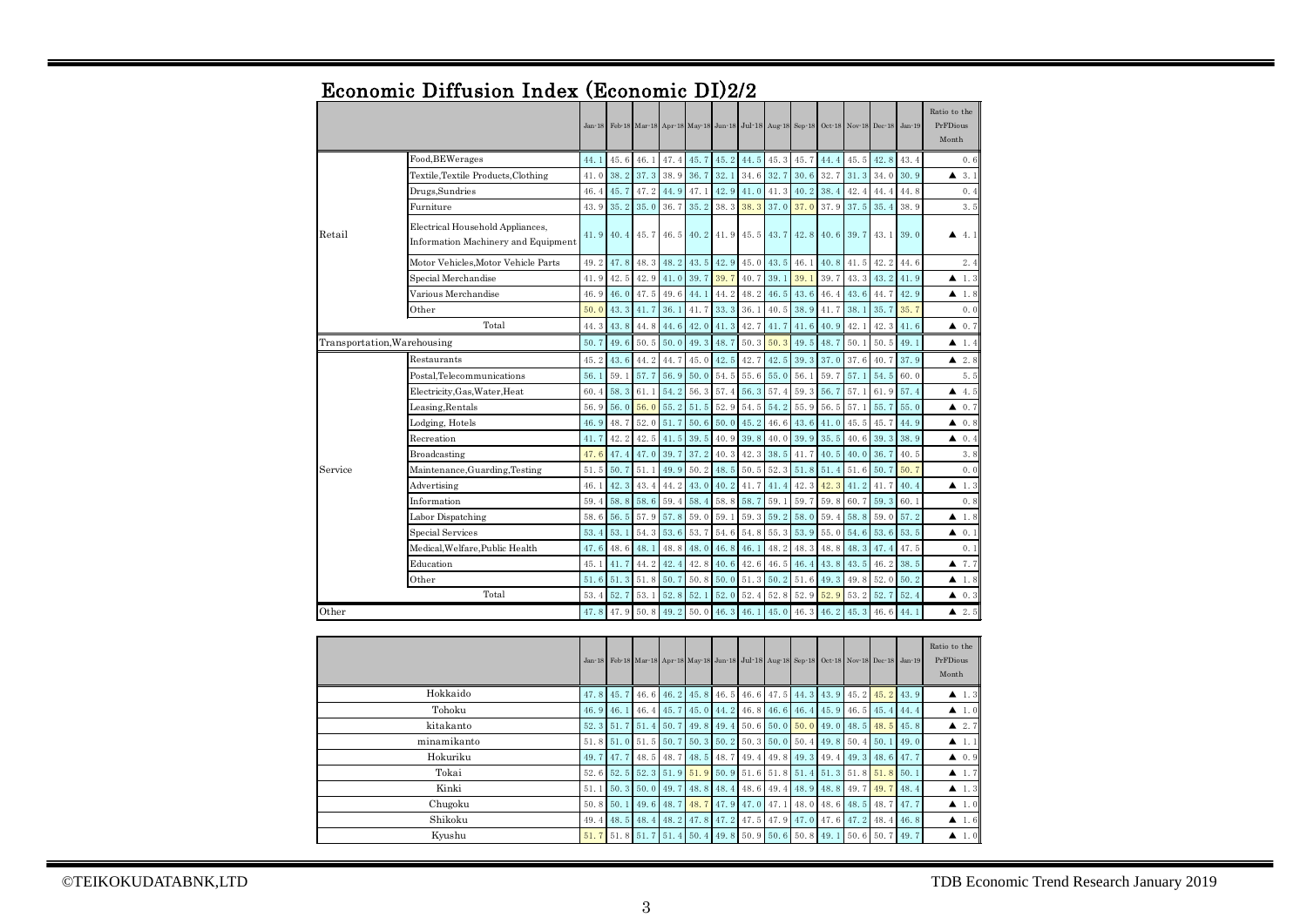# Appendix

## **1.Research Subjects(Companies Researched 23,035 ; Valid responses: 9,856 ; Response rate: 42.8%)**

#### Appendix

1.Region

| $  \sigma$  |       |         |       |
|-------------|-------|---------|-------|
| Hokkaido    | 507   | Tokai   | 1,072 |
| Tohoku      | 622   | Kinki   | 1,670 |
| kitaKanto   | 733   | Chugoku | 553   |
| minamikanto | 3,163 | Shikoku | 290   |
| Hokuriku    | 548   | Kyushu  | 698   |
|             |       | Total   | 9,856 |

2.Industry (10 Industries 51 Lines of business)

|                                  | maabay (10 maabaroo 01 mmoo of babinoob)                             |     |                             |                                                                      |       |  |
|----------------------------------|----------------------------------------------------------------------|-----|-----------------------------|----------------------------------------------------------------------|-------|--|
| Agriculture, Forestry, Fisheries |                                                                      | 53  |                             | Food, Beverages                                                      | 63    |  |
| Finance                          |                                                                      | 125 |                             | Textile, Textile Products, Clothing                                  | 27    |  |
| Construction                     |                                                                      |     |                             | Drugs, Sundries                                                      | 16    |  |
| Real Estate                      |                                                                      | 299 | Retail                      | Furniture                                                            | g     |  |
|                                  | Food, Beverages, Livestock Feed                                      | 308 | 480                         | Electrical Household Appliances, Information Machinery and Equipment | 35    |  |
|                                  | Textile, Textile Products, Clothing                                  | 111 |                             | Motor Vehicles, Motor Vehicle Parts                                  | 62    |  |
|                                  | Construction Materials, Furniture, Ceramics, Stone and Clay Products | 212 |                             | Special Merchandise                                                  | 123   |  |
|                                  | Pulp, Paper and Paper Products                                       | 98  |                             | Various Merchandise                                                  | 42    |  |
|                                  | Publishing, Printing                                                 | 172 |                             | Others                                                               | 7     |  |
| Manufacturing                    | Chemical                                                             | 395 | Transportation, Warehousing |                                                                      | 445   |  |
| 3,223                            | Steel, Nonferrous Metals, Mining                                     | 479 |                             | Restaurants                                                          | 44    |  |
|                                  | General Machinery                                                    | 428 |                             | Telecommunications                                                   | 10    |  |
|                                  | Electrical Machinery                                                 | 321 |                             | Electricity, Gas, Water, Heat                                        | g     |  |
|                                  | Transportation Machinery, Equipment                                  | 95  |                             | Leasing, Rentals                                                     | 107   |  |
|                                  | Precision Machinery, Medical Instruments and Equipment               | 75  |                             | Lodging, Hotels                                                      | 26    |  |
|                                  | Others                                                               | 94  |                             | Recreation                                                           | 51    |  |
|                                  | Food, Beverages                                                      | 337 | Service                     | Broadcasting                                                         | 14    |  |
|                                  | Textile, Textile Products, Clothing                                  | 187 | 1,384                       | Maintenance, Guarding, Testing                                       | 159   |  |
|                                  | Construction Materials, Furniture, Ceramics, Stone and Clay Products | 326 |                             | Advertising                                                          | 95    |  |
| Wholesale                        | Paper Products, Stationery, Books                                    | 94  |                             | Information                                                          | 431   |  |
| 3,959                            | Chemical                                                             | 258 |                             | Labor Dispatching                                                    | 53    |  |
|                                  | Recycled Resources                                                   | 31  |                             | <b>Special Services</b>                                              | 244   |  |
|                                  | Steel, Nonferrous Metals, Mining Products                            | 300 |                             | Medical, Welfare, Public Health                                      | 101   |  |
|                                  | Machinery, Equipment                                                 | 878 |                             | Education                                                            | 26    |  |
|                                  | Others                                                               | 330 |                             | Others                                                               | 151   |  |
|                                  |                                                                      |     | Others                      |                                                                      | 34    |  |
|                                  |                                                                      |     |                             | Total                                                                | 9.856 |  |

3.Size

| .                           |       |        |
|-----------------------------|-------|--------|
| Large Firms                 | 1,980 | 20.1%  |
| Small to Medium-sized Firms | 7,876 | 79.9%  |
| micro Firms                 | 2.623 | 26.6%  |
| Total                       | 9.856 | 100.0% |

44

62

42

27 16

63